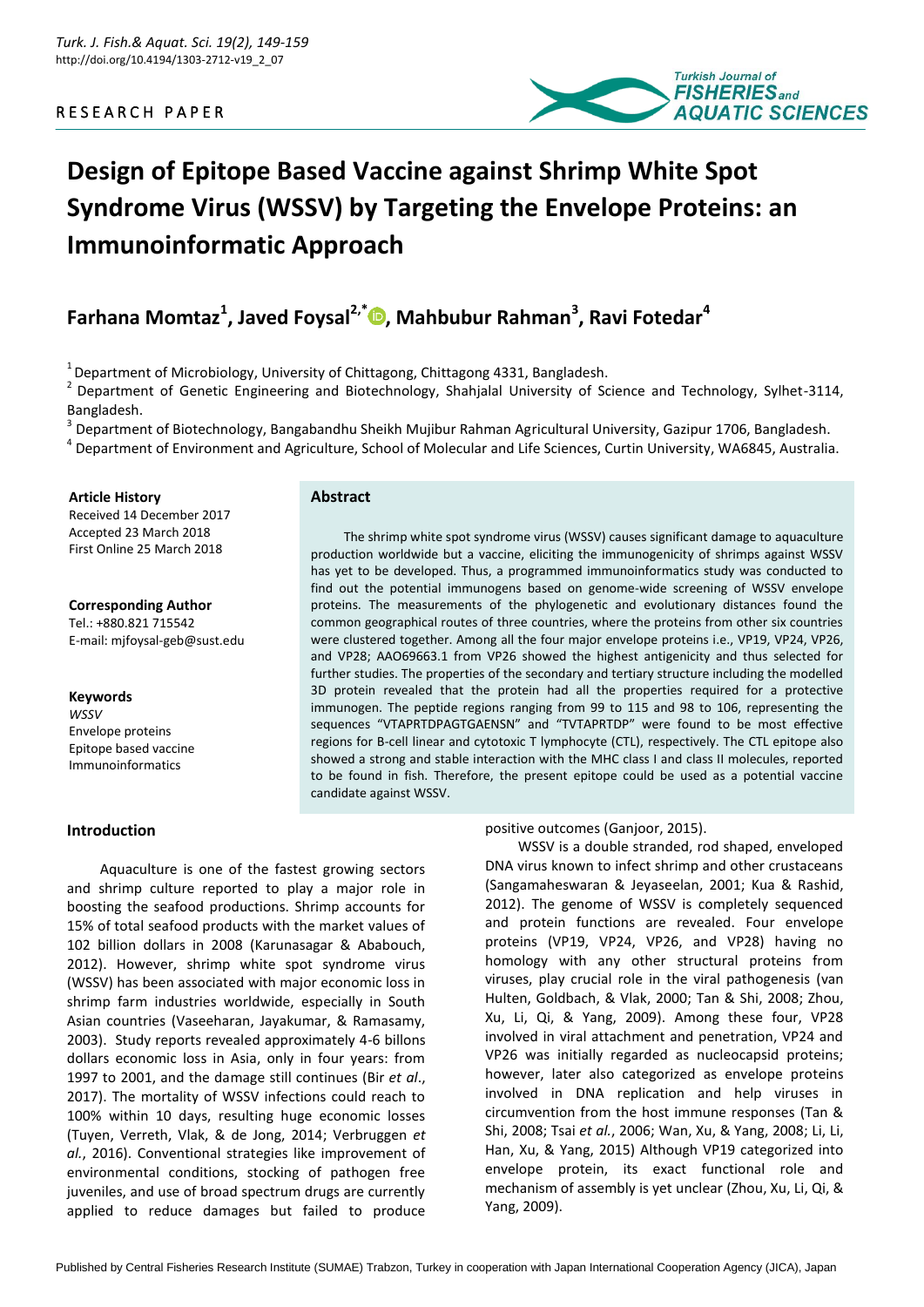Viral diseases are most difficult to control and vaccination is the only strategy to avert virus attack. No medicines yet to prove effective against WSSV; hence, finding ways to combat this shrimp pathogen now become to be indispensable. Oral vaccination with two structural proteins: VP19 and VP466, were unsuccessful in term of reducing mortality and envelope protein VP28 experimentally elicited the immune response by only some degrees (Ha *et al*, 2008; Syed Musthaq & Kwang, 2015). Another study with recombinant VP292 protein vaccine also showed unsatisfactory results *in-vivo* (mortality >50%) (Zhu, Du, Miao, Quan, & Xu, 2009). In addition, several herbal supplements also used into the feed as stimulants to defend against WSSV (Yogeeswaran *et al*., 2012). However, not a single study yet to claim more than 50% of shrimp survival in the laboratory conditions. Therefore, the development of new vaccines using a novel approach, i.e., searching an ideal immunogenic protein, would be the best alternative way to address this problem.

*In-silico* based design of epitope vaccines against viruses enable rapid discovery of safe, effective, effortless, inexpensive, reliable, and rapid development of immune responses against the directed antigen. In the post-genomic era, epitope based vaccines have been successfully designed to elicit immunogenicity against some deadliest human viruses like influenza, nipah, chikunguniya, zika, ebola, MARS-CoV, rota, etc. (Muñoz-Medina *et al*., 2015; Ali, Morshed, & Hassan, 2015; Kori, Sajjan, & Madagi, 2015; Mirza *et al*., 2017; Dash *et al.*, 2017; Shi *et al*., 2015; Ghosh, Chattopadhyay, Chawla-Sarkar, Nandy, & Nandy, 2012). However, in fish, the approach yet to be studied deeply because of proper knowledge on the differentiation between major histocompatibility complexes (MHC class I and II) and human leukocyte antigen (HLA) (Xu, Sun, Shi, Cheng, & Wang, 2011; Dijkstra, Grimholt, Leong, Koop, & Hashimoto, 2013; Grimholt, 2016). The experimental data of cord and tilapia reported to have both MHC class I and class II molecules for initiating immune responses against pathogens. Hence, the peptide that can target HLA-A\*0201, HLA-B\*3501, and HLA-B\*3508 with excellent binding abilities, could be used as effective vaccines against selective fish pathogens (Grimholt, 2016; Mahendran, Jeyabaskar, Sitharaman, Michael, & Paul, 2016; Marana *et al*., 2017). Recently, *in-silico* approach was successfully used to predict epitopes, having strong immunogenicity against *Streptococcus agalactiae*, *Edwardsiella tarda*, and *Flavobacterium columnarie*: three pathogenic bacteria that cause streptococcosis, edwardsiellosis and columnaris in fish, respectively (Mahendran *et al.*, 2016; Pereira *et al*., 2013). Experts predict more effective control of fish diseases by computer aided tools in upcoming days (Madonia, Melchiorri, & Bonamano, 2017). Consequently, the principle aim of this study was to find out epitope from best antigenic protein to defend WSSV.

# **Materials and Methods**

#### **Retrieval of Protein Sequences from Data Bank**

The present study was designed according to the published data of four major envelope and nucleocapsid proteins of WSSV, responsible for pathogenicity (van Hulten *et al*., 2000; Tan & Shi, 2008; Zhou *et al*., 2009; Tang & Hew, 2007). Sequences of VP19, VP24, VP26 and VP28 proteins of WSSV were downloaded from National Centre for Biotechnology Information (NCBI) database [\(https://www.ncbi.nlm.nih.gov/\)](https://www.ncbi.nlm.nih.gov/) in FASTA format (Table 1). Present study collected all the available (15 from VP19, 6 from VP24, 6 from VP26 and 40 from VP28 protein) full length (not partial or whole genome) envelope protein sequences of WSSV from nine different countries i.e., India, Thailand, China, Egypt, Mexico, Iran, Vietnam, South Korea, and Bangladesh; over the period of 18 years (from 2000 to 2017) (Table 1). The sequences were then subjected to different bioinformatics tools to predict antigenicity, secondary, and 3D structures as well as epitopes discovery and validation.

#### **Selection of Antigenic Proteins**

Any molecule that elicit the immune responses can be defined as antigen. To find out the best potential antigen, all of the 67 proteins were subjected to in-silico antigenicity analysis in web based VaxiJen (v2.0) server [\(http://ddg-](http://ddg-pharmfac.net/vaxijen/VaxiJen/VaxiJen.html)

[pharmfac.net/vaxijen/VaxiJen/VaxiJen.html\)](http://ddg-pharmfac.net/vaxijen/VaxiJen/VaxiJen.html). VaxiJen server could predict antigenic proteins with approximately 80-90% of accuracy (Doytchinova & Flower, 2007). Non-antigenic proteins were excluded from the study and antigenic proteins were stratified according to orders (Table 1). The highest antigenic protein in VaxiJen was selected for further studies i.e., prediction of secondary and tertiary structure, modelling, protein-peptide docking as well as other criteria's and parameters to be considered as vaccine candidate.

#### **Multiple Alignment and Phylogenetic Analyses**

The downloaded sequences were aligned in MEGA 7.0 by muscle alignment tool. Muscle alignment is the better tool to align protein coding sequences and also to predict the phylogenetic relationships among the taxa or species (Kumar, Stecher, & Tamura, 2016). Proteins from the same families having similar isolation history (country, date) and VaxiJen scores were excluded from the phylogeny and evolutionary distance study. Phylogenetic tree was constructed using MEGA 7.0 by neighbour joining method in 1000 bootstrap replicates in the branches. The evolution divergence among the sequences were calculated as p-distances with transition and trans-version substitutions and complete deletion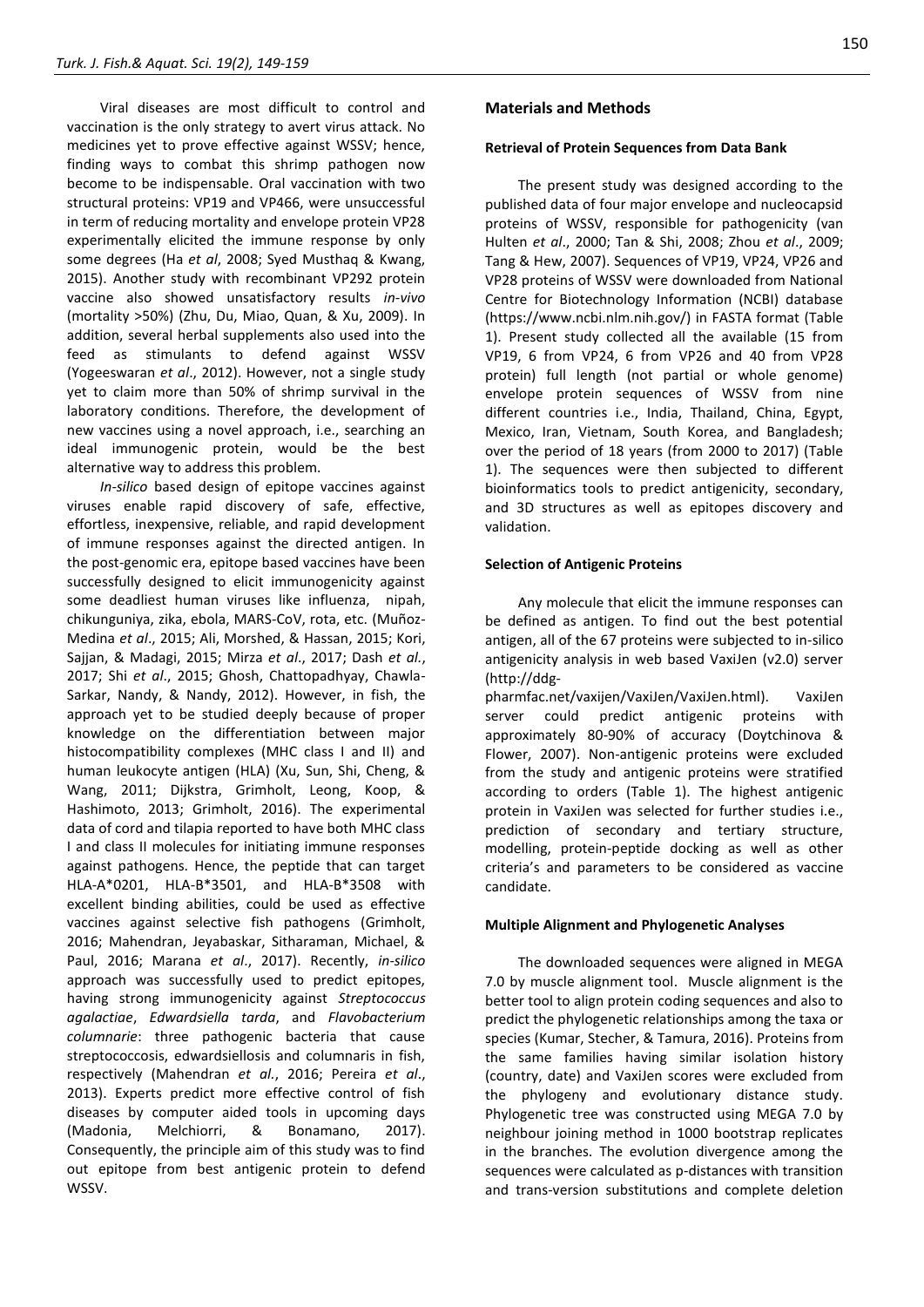| Table 1. VaxiJen scores of the four major envelope proteins (VP19, VP24, VP26 and VP28) of WSSV in term of antigenicity |  |  |  |
|-------------------------------------------------------------------------------------------------------------------------|--|--|--|
|-------------------------------------------------------------------------------------------------------------------------|--|--|--|

| Protein     | Accession number | Geographical origin | Submitted year | VaxiJen score | Remarks   |
|-------------|------------------|---------------------|----------------|---------------|-----------|
| <b>VP19</b> | ABG75925.1       | India               | 2011           | 0.5860        | Antigenic |
| <b>VP19</b> | AAP79433.1       | South Korea         | 2005           | 0.5854        | Antigenic |
| <b>VP19</b> | ACT78467.1       | South Korea         | 2009           | 0.5854        | Antigenic |
| <b>VP19</b> | AAO69661.1       | China               | 2003           | 0.5817        | Antigenic |
| <b>VP19</b> | ABZ80614.1       | India               | 2008           | 0.5854        | Antigenic |
| <b>VP19</b> | CAI79042.1       | Mexico              | 2016           | 0.5765        | Antigenic |
| <b>VP19</b> | BAP16759.1       | Iran                | 2014           | 0.5854        | Antigenic |
| <b>VP19</b> | ANN78124.1       | Vietnam             | 2002           | 0.5854        | Antigenic |
|             |                  |                     |                |               |           |
| <b>VP19</b> | AAW67477.1       | India               | 2005           | 0.5854        | Antigenic |
| <b>VP19</b> | ABS59293.1       | India               | 2007           | 0.5854        | Antigenic |
| <b>VP19</b> | ADE45323.1       | India               | 2010           | 0.5854        | Antigenic |
| <b>VP19</b> | AFO63166.1       | India               | 2012           | 0.5854        | Antigenic |
| <b>VP19</b> | ABI74630.1       | India               | 2006           | 0.5792        | Antigenic |
| <b>VP19</b> | ALB00655.1       | Egypt               | 2015           | 0.5854        | Antigenic |
| <b>VP19</b> | AAK77851.1       | Thailand            | 2005           | 0.5701        | Antigenic |
| <b>VP24</b> | ABG75922.1       | India               | 2011           | 0.5757        | Antigenic |
| <b>VP24</b> | ABA10826.1       | Iran                | 2005           | 0.5194        | Antigenic |
| <b>VP24</b> | AAO69622.1       | China               | 2003           | 0.5792        | Antigenic |
|             |                  |                     |                |               |           |
| <b>VP24</b> | AAK77700.1       | Thailand            | 2005           | 0.5757        | Antigenic |
| <b>VP24</b> | ABI74631.1       | India               | 2006           | 0.5757        | Antigenic |
| <b>VP24</b> | AAL33006.1       | China               | 2014           | 0.5757        | Antigenic |
| <b>VP26</b> | ABG75924.1       | India               | 2016           | 0.7570        | Antigenic |
| <b>VP26</b> | AAO69663.1       | China               | 2003           | 0.7601        | Antigenic |
| <b>VP26</b> | CAD83838.1       | China               | 2003           | 0.7570        | Antigenic |
| <b>VP26</b> | ABP52056.1       | India               | 2007           | 0.7570        | Antigenic |
| <b>VP26</b> | AAK77822.1       | Thailand            | 2005           | 0.7570        | Antigenic |
| <b>VP26</b> | AAF29806.1       | Thailand            | 2000           | 0.7570        | Antigenic |
|             |                  |                     |                |               |           |
| <b>VP28</b> | ABG75923.1       | India               | 2011           | 0.5668        | Antigenic |
| <b>VP28</b> | AKS25342.1       | India               | 2015           | 0.5854        | Antigenic |
| <b>VP28</b> | ADJ36912.1       | India               | 2010           | 0.5798        | Antigenic |
| <b>VP28</b> | ADJ36911.1       | India               | 2010           | 0.5798        | Antigenic |
| <b>VP28</b> | ADJ36910.1       | India               | 2010           | 0.5798        | Antigenic |
| <b>VP28</b> | ADJ36909.1       | India               | 2010           | 0.5798        | Antigenic |
| <b>VP28</b> | ADJ36908.1       | India               | 2010           | 0.5768        | Antigenic |
| <b>VP28</b> | ADJ36907.1       | India               | 2010           | 0.5768        | Antigenic |
| <b>VP28</b> | ADJ36906.1       | India               | 2010           | 0.5768        | Antigenic |
| <b>VP28</b> | ADJ36905.1       | India               | 2010           | 0.5768        | Antigenic |
|             |                  |                     |                |               |           |
| <b>VP28</b> | ADJ36904.1       | India               | 2010           | 0.5768        | Antigenic |
| <b>VP28</b> | ADJ36903.1       | India               | 2010           | 0.5791        | Antigenic |
| <b>VP28</b> | ADJ36902.1       | India               | 2010           | 0.5768        | Antigenic |
| <b>VP28</b> | ADJ36901.1       | India               | 2010           | 0.5768        | Antigenic |
| <b>VP28</b> | AAP87278.1       | South Korea         | 2005           | 0.5668        | Antigenic |
| <b>VP28</b> | AAT81591.1       | China               | 2005           | 0.5668        | Antigenic |
| <b>VP28</b> | ACT78468         | South Korea         | 2009           | 0.5527        | Antigenic |
| <b>VP28</b> | AAY40276.1       | India               | 2005           | 0.5854        | Antigenic |
| <b>VP28</b> | AAY40275.1       | India               | 2005           | 0.5668        | Antigenic |
| <b>VP28</b> | AAY40274.1       | India               | 2005           | 0.5668        | Antigenic |
| <b>VP28</b> | AAR12965         | India               | 2005           | 0.5447        | Antigenic |
|             |                  |                     |                | 0.5915        |           |
| <b>VP28</b> | AAM27199         | China               | 2002           |               | Antigenic |
| <b>VP28</b> | ABZ80613         | India               | 2008           | 0.5668        | Antigenic |
| <b>VP28</b> | ALB00646         | Egypt               | 2015           | 0.5757        | Antigenic |
| <b>VP28</b> | AJC52394         | Bangladesh          | 2015           | 0.5694        | Antigenic |
| <b>VP28</b> | ALK87217         | Mexico              | 2016           | 0.5668        | Antigenic |
| <b>VP28</b> | AAW67476         | India               | 2005           | 0.5668        | Antigenic |
| <b>VP28</b> | CAD83839.1       | Vietnam             | 2005           | 0.5668        | Antigenic |
| <b>VP28</b> | AFO63167.1       | India               | 2012           | 0.5854        | Antigenic |
| <b>VP28</b> | ABP52057.1       | India               | 2007           | 0.5854        | Antigenic |
| <b>VP28</b> | AAK77670.1       | Thailand            | 2005           | 0.5668        | Antigenic |
|             |                  |                     | 2000           | 0.5668        |           |
| <b>VP28</b> | AAF29807.1       | Vietnam             |                |               | Antigenic |
| <b>VP28</b> | ATE50874.1       | Bangladesh          | 2017           | 0.5854        | Antigenic |
| <b>VP28</b> | ADE45322.1       | India               | 2010           | 0.5668        | Antigenic |
| <b>VP28</b> | AFU90301.1       | Vietnam             | 2012           | 0.6273        | Antigenic |
| <b>VP28</b> | AFU90300.1       | Vietnam             | 2012           | 0.5567        | Antigenic |
| <b>VP28</b> | AFU90299.1       | Vietnam             | 2012           | 0.5854        | Antigenic |
| <b>VP28</b> | ABP01348.1       | Thailand            | 2007           | 0.5641        | Antigenic |
| <b>VP28</b> | ABI74633.1       | India               | 2006           | 0.5668        | Antigenic |
| <b>VP28</b> | ABS00973.1       | India               | 2007           | 0.5951        | Antigenic |
|             |                  |                     |                |               |           |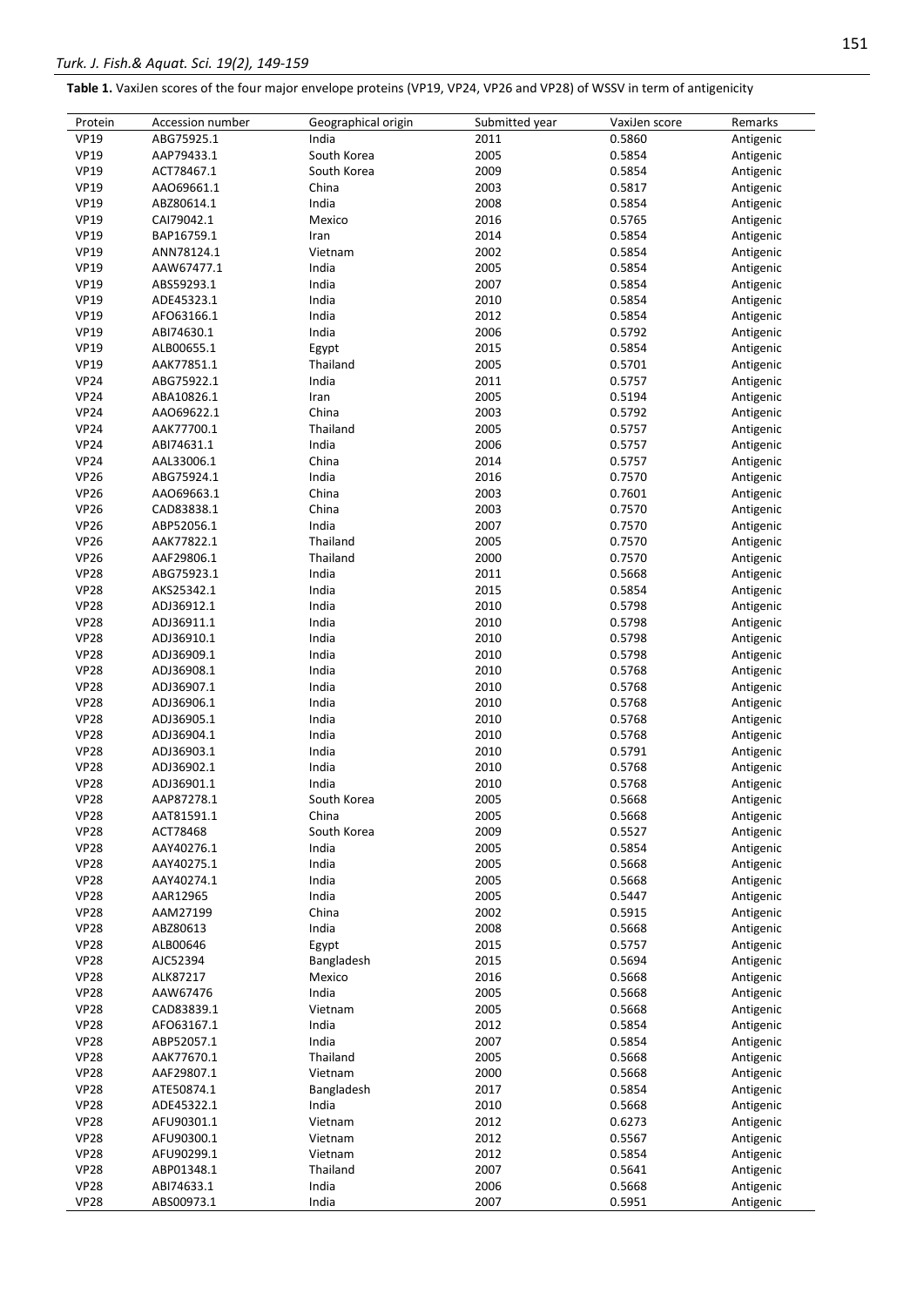settings in MEGA 7.0.

#### **Evaluating the Structure of the Best Antigenic Protein**

The secondary and tertiary structure gives a lot of information about the protein to be used as vaccine. The secondary structure of the highest antigenic protein was determined by **ProtParam** [\(http://web.expasy.org/protparam/\)](http://web.expasy.org/protparam/), self-optimized prediction method for alignment (SOMPA) [\(https://npsa-prabi.ibcp.fr/cgi-](https://npsa-prabi.ibcp.fr/cgi-bin/npsa_automat.pl?page=/NPSA/npsa_sopma.html)

bin/npsa automat.pl?page=/NPSA/npsa sopma.html), and Jpred [\(http://www.compbio.dundee.ac.uk/jpred/index.html\)](http://www.compbio.dundee.ac.uk/jpred/index.html). The three-dimensional (3D) structure was visualized by web based **RaptorX** [\(http://raptorx.uchicago.edu/StructurePrediction/predic](http://raptorx.uchicago.edu/StructurePrediction/predict/) [t/\)](http://raptorx.uchicago.edu/StructurePrediction/predict/). RaptorX is very popular tool for reliable 3D model of proteins and is ranked first in the past couple of years (Källberg *et al*., 2012). ProtParam and Jpred can calculate various parameters like coil, helices, molecular weight (MW), atomic and amino acid compositions, theoretical pI, stability, hydrophilicity etc., that are very crucial in selecting the antigenic protein. All the generated data were analysed using standard methods for protein structure analysis (Shi *et al*., 2015; Mahendran *et al*., 2016; Patel, Koringa, Reddy, Nathani, & Joshi, 2015).

#### **B-cell Linear Epitope Prediction**

The B-cell epitopes were predicted by the method of Kolaskar and Tongaonkar 1990. These epitope prediction tool is available at the Immune Epitope Database (IEDB) [\(http://tools.iedb.org/main/bcell/\)](http://tools.iedb.org/main/bcell/) server. The method has been widely applied to predict epitopes from large number of proteins with more than 75% accuracy and hence, the efficiency is higher than other currently existing tools (Shi *et al*., 2015). In addition, Karplus and Schulz method on IEDB was applied to calculate flexibility, hydrophilicity and surface accessibility of the predicted epitope with default settings.

#### **Prediction of Cytotoxic T-cell (CTL) Epitopes**

The cytotoxic T lymphocyte (CTL) epitopes that can bind MHC class I and class II molecules were predicted using CTLPred [\(http://crdd.osdd.net/raghava/ctlpred/\)](http://crdd.osdd.net/raghava/ctlpred/) (Bhasin & Raghava, 2004). Artificial neural network (ANN) and stabilized matrix method implementation (SMM) were used to predict the peptide binding ability to MHC molecules. Previously reported alleles in the vertebrates were considered prior to predict epitopes. The length of the epitope was selected at 9 (9-mer peptide) because of more positive (>75%) binding to MHC-I and MHC-II molecules (Haug *et al*., 2016). The epitope with highest antigenicity was then screened for

binding scores to those MHC class I and class II molecules that are commonly found in fish.

# **Modelling and Molecular Docking of the Peptide to MHC Molecules**

The modelling of the 9-mer epitope (TVTAPRTDP) was performed by PEP-FOLD3 [\(http://bioserv.rpbs.univ](http://bioserv.rpbs.univ-paris-diderot.fr/services/PEP-FOLD3/)[paris-diderot.fr/services/PEP-FOLD3/\)](http://bioserv.rpbs.univ-paris-diderot.fr/services/PEP-FOLD3/) web based tool (Lamiable *et al*., 2016). T-epitope scores of 9-mer peptide sequences were calculated using online portal T-epitope designer [\(http://www.bioinformation.net/script/hla\\_search.cgi\)](http://www.bioinformation.net/script/hla_search.cgi) for all the MHC class I and class II molecules those have been reported to be involved in the immunogenicity of fish in earlier studies (Mahendran *et al.*, 2016; Haug *et al.*, 2016). Molecular docking was performed by CABSdock [\(http://biocomp.chem.uw.edu.pl/CABSdock\)](http://biocomp.chem.uw.edu.pl/CABSdock) using HLA-A0201 (PDB code 1HLA) and HLA-B3508 (PDB code 1ZHL) with default settings (Ciemny, Kurcinski, Kozak, Kolinski, & Kmiecik, 2012; Kurcinski, Jamroz, Blaszczyk, Kolinski, & Kmiecik, 2015). Pymol (v2.0.5) was used to visualize 3D structure of docked protein-peptide. This molecular graphics system is an excellent visualization platform to analyse computational drugs (Yuan, Chan, & Hu, 2017).

#### **Evaluation of Allergenicity of the Peptide**

The selection of non-allergen protein and epitope was one of our prime aims. As the vaccine will be directly applied to the crustaceans and fish, the popular consumable vertebrates and also there are possibilities of human interactions i.e., handling vaccine and feeding fish. AllerTop [\(http://www.ddg-pharmfac.net/AllerTOP/\)](http://www.ddg-pharmfac.net/AllerTOP/) web based system allows assessment of allergenicity and allergic cross reactivity in proteins (Dimitrov, Bangov, Flower, & Doytchinova, 2014). AllerTop search all the known allergen protein and accurately find matches with high sensitivity and specificity.

#### **Results**

# **Analysis of the Envelope Protein Sequences of WSSV**

Analysis of all four envelope protein sequences (VP19, VP24, VP26 and VP28) from nine different countries revealed two significant findings: (1) Proteins from other six countries (China, Mexico, Iran, Egypt, South Korea, and Thailand) clustered closely to India, Vietnam and Bangladesh; therefore, these three countries could be the common evolutionary origin for global spread of WSSV (Figure 1) (2) Nodes of VP19 and VP28 were poorly while VP24 and VP26 nodes were well supported by the published data. Evolutionary divergence analysis of all 67 sequences revealed four outcomes: (1) ABI74630.1 (India, 2006) from VP19 showed significant p-distances (0.037-0.028), followed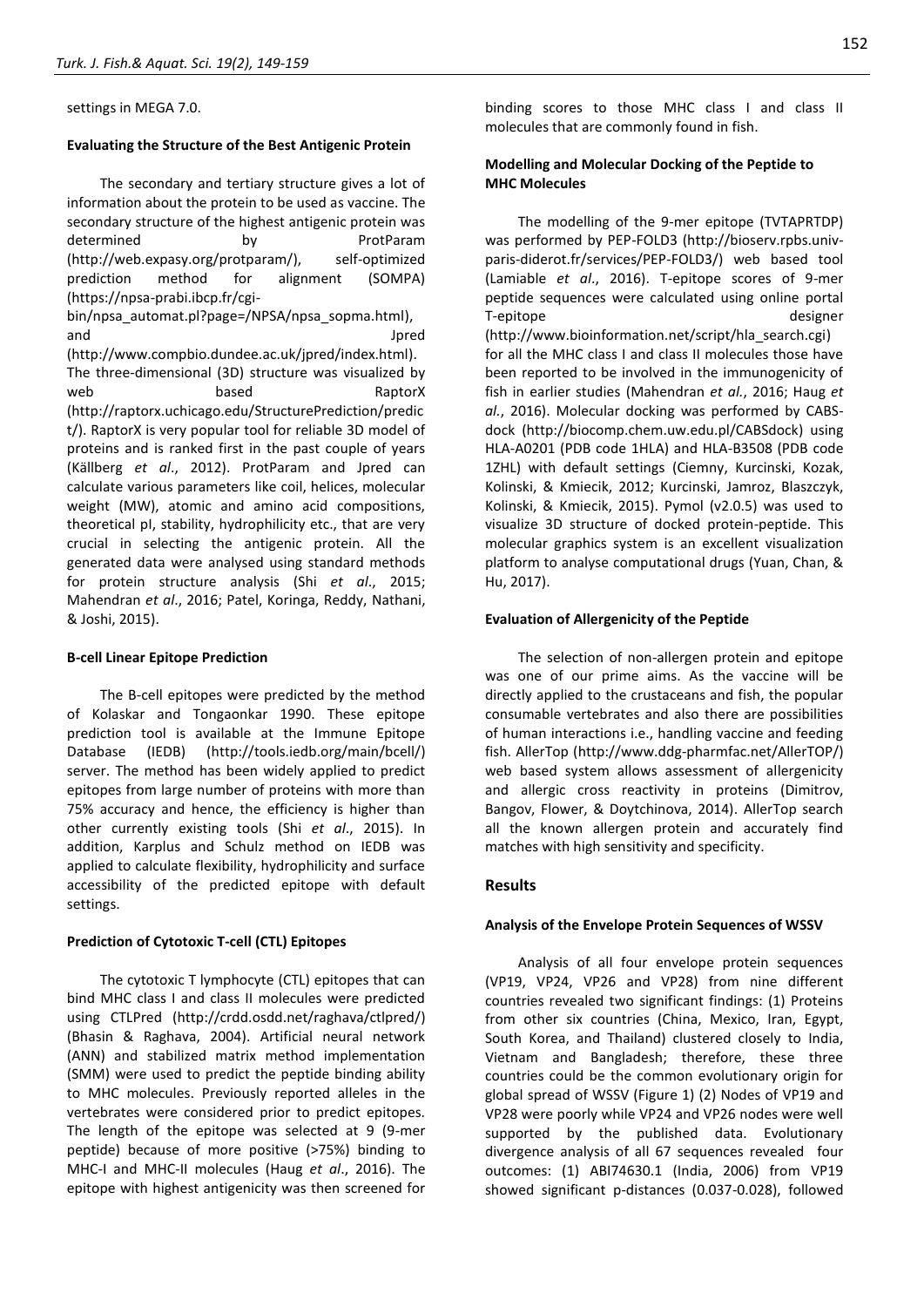by both AAO69661.1 (China, 2003) and AAK77851.1 (Thailand, 2005) with the value of 0.009 (supplementary table), (2) ABA10826.1 from Iran under VP24 protein family showed significant p-distances (0.053), followed by AO69662.1 (0.005) from China, (3) only AAO69663.1 from China under VP26 proteins had evolutionary distances to other five VP26 proteins (0.005), (4) AFU90301.1 (Vietnam, 2012) from VP28 had the highest evolutionary distances (0.015-0.020) to other VP28 followed by ALB00646.1 (Egypt), AJC52394.1 (Bangladesh) (0.010-0.015), and ADJ36912.1 (India)

(0.005-0.010), respectively.

#### **Antigenic Features of the Envelope Proteins**

The antigenicity values of all 67 full length envelope proteins were calculated by auto cross covariance (ACC) transformation of protein using VaxiJen 2.0. All of the proteins showed a varied number of antigenicity ranging from 0.5194 (ABA10826.1, Iran\_2005, VP24) to 0.7601 (AAO69663.1, China\_2003,



Figure 1. Phylogenetic relationship of all four envelope proteins sequences of WSSV. The percentages of the replicate in trees in which the associated taxa clustered together by the bootstrap test (1000 replicates) are shown next to the branches. The tree was constructed using neighbour-joining method in MEGA7. AAO69663.1 clustered separately from other VP26 proteins with significant bootstrap values of 99 and the only protein of VP26 family having evolutionary distances (0.009) in between them (VP26 cluster).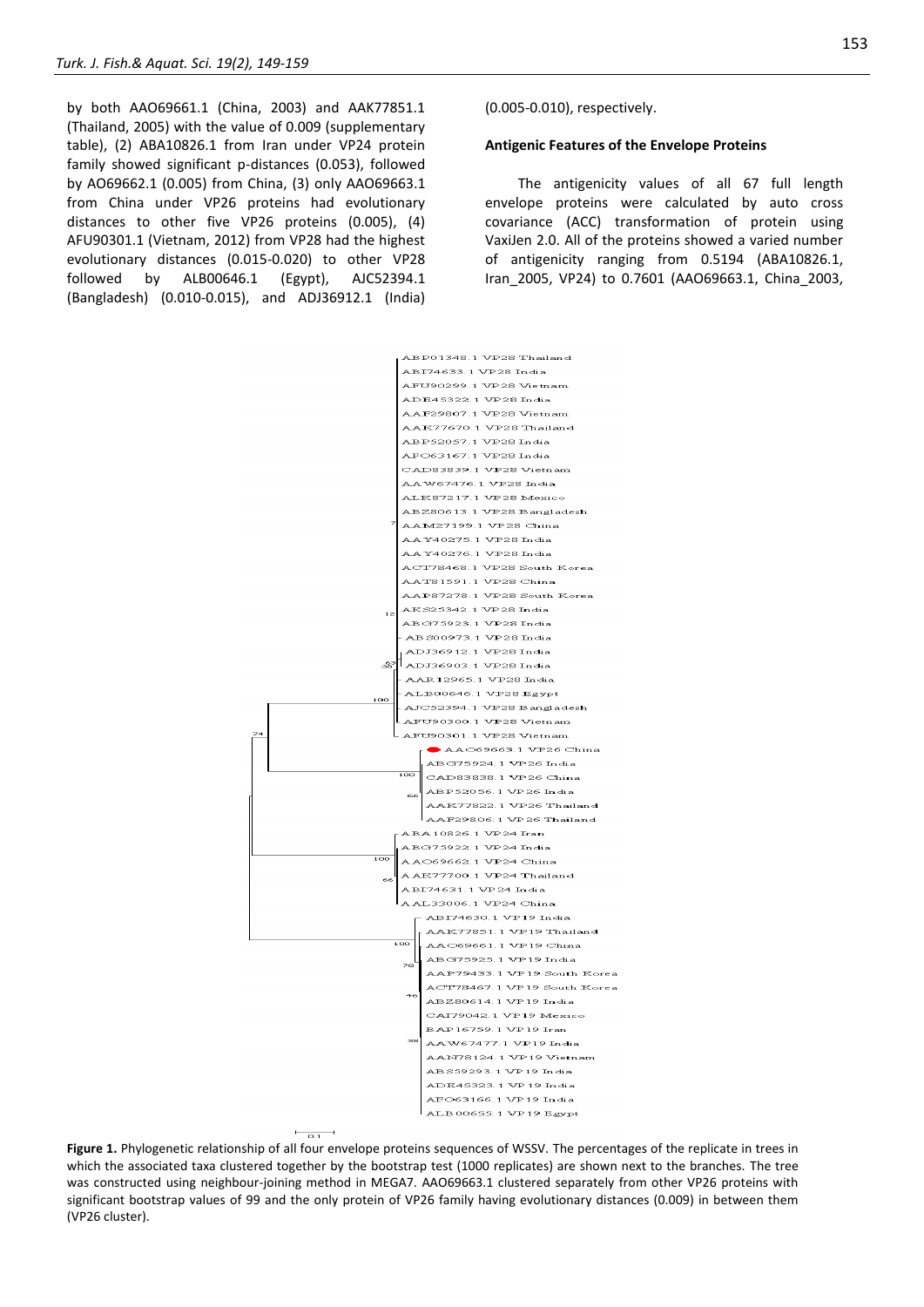VP26) (Table 1). All of the five proteins from VP26 except AAO69663.1, exhibited similar antigenicity value of 0.7570. AAO69663.1 was the highest antigenic protein with the value of 0.7601. Antigenicity values of other three protein groups (VP19, VP24 and VP28) were varied in between 0.5 to 0.6. The highest antigenic protein, AAO69663.1 from VP26 was selected for further studies.

#### **Evaluating the Secondary and Tertiary Structure**

ProtPerm and Jpred secondary structure prediction tools revealed many characteristic features of the highest antigenic protein AAO69663.1. In the 204 amino acids, isoleucine (Ile) was found to be abundant in the chain (12.3%) followed by valine (8.8%), serine (8.3%), threonine (7.8%), asparagine (7.8%), alanine (7.4%), and lysine (7.4%). The protein contained total number of 3171 atoms, 59 alpha helices, 51 beta strands, 16 beta run with the atomic formula of  $C_{970}H_{1623}N_{267}O_{299}S_{12}$  and molecular weight (MW) of 22194.89 (Table 2). Stability index indicated that the protein was stable and had a long half-life in mammals, yeast and *E. coli*. Blue and green peaks after 100 positions showed the richness of

alpha helices and stand: a properties required to select the best epitopes for effective vaccines (Figure 2). The tertiary structure of the protein specified a single domain having 98% similarity with the protein (PDEB code: 2dem) from shrimp (Figure 4a). In general, a protein with >100 residues and >50 GDT can be concluded as a good indicator; so, overall uGDT value of 154 and GDT of 75 specified that the modelled protein covered most of the amino acids and large portions of the protein were flawless. The 3D structure also revealed only 44 positions in the protein as disordered, that means, only 19% of the proteins did not form stable tertiary structure.

#### **B-cell and CTL Epitopes Prediction**

The prediction of the B-cell epitopes in the target antigen based on Kolaskar and Tongaonkar, 1990 method on IEDB: one of the key steps in the epitopebased vaccine design. All of the 10 B-cell linear epitopes were identified in the VP26 envelope protein of WSSV, had different amino acids length, varying from 1 to 27. The conservancy level of these predicted peptides were

**Table 2.** Characteristics of secondary structure of the highest antigenic protein (AAO69663.1) of WSSV

| Criteria                   | Score                                                                 |  |
|----------------------------|-----------------------------------------------------------------------|--|
| Number of amino acids      | 204                                                                   |  |
| Major amino acids          | Ile 12.3%, Val 8.8%, Ser 8.3%, Thr 7.8%, Asn 7.8%, Ala 7.4%, Lys 7.4% |  |
| Molecular weight           | 22194.89                                                              |  |
| Total number of atom       | 3171                                                                  |  |
| Formula                    | $C_{970}H_{1623}N_{267}O_{299}S_{12}$                                 |  |
| Theoretical pl             | 9.35                                                                  |  |
| Extinction coefficient     | 4470                                                                  |  |
| <b>Estimated half-life</b> | 30 hrs (mammal); >20 hrs (Yeast); >10 hrs (E coli)                    |  |
| Instability index          | 23.22 (indicates stable protein)                                      |  |
| Aliphatic index            | 103.68                                                                |  |
| <b>GRAVY</b>               | 0.112                                                                 |  |
| Alpha helix                | 59 (28.92%)                                                           |  |
| <b>Extended strand</b>     | 51 (25.00%)                                                           |  |
| Beta turn                  | 16 (7.84%)                                                            |  |
| Random coil                | 78 (38.24%)                                                           |  |



**Figure 2.** Secondary structure of the highest antigenic envelope protein AAO69663.1 (VP26) of WSSV. Here helices are indicated by blue, extended strands, beta turns and coils are specified by red, green and yellow, respectively.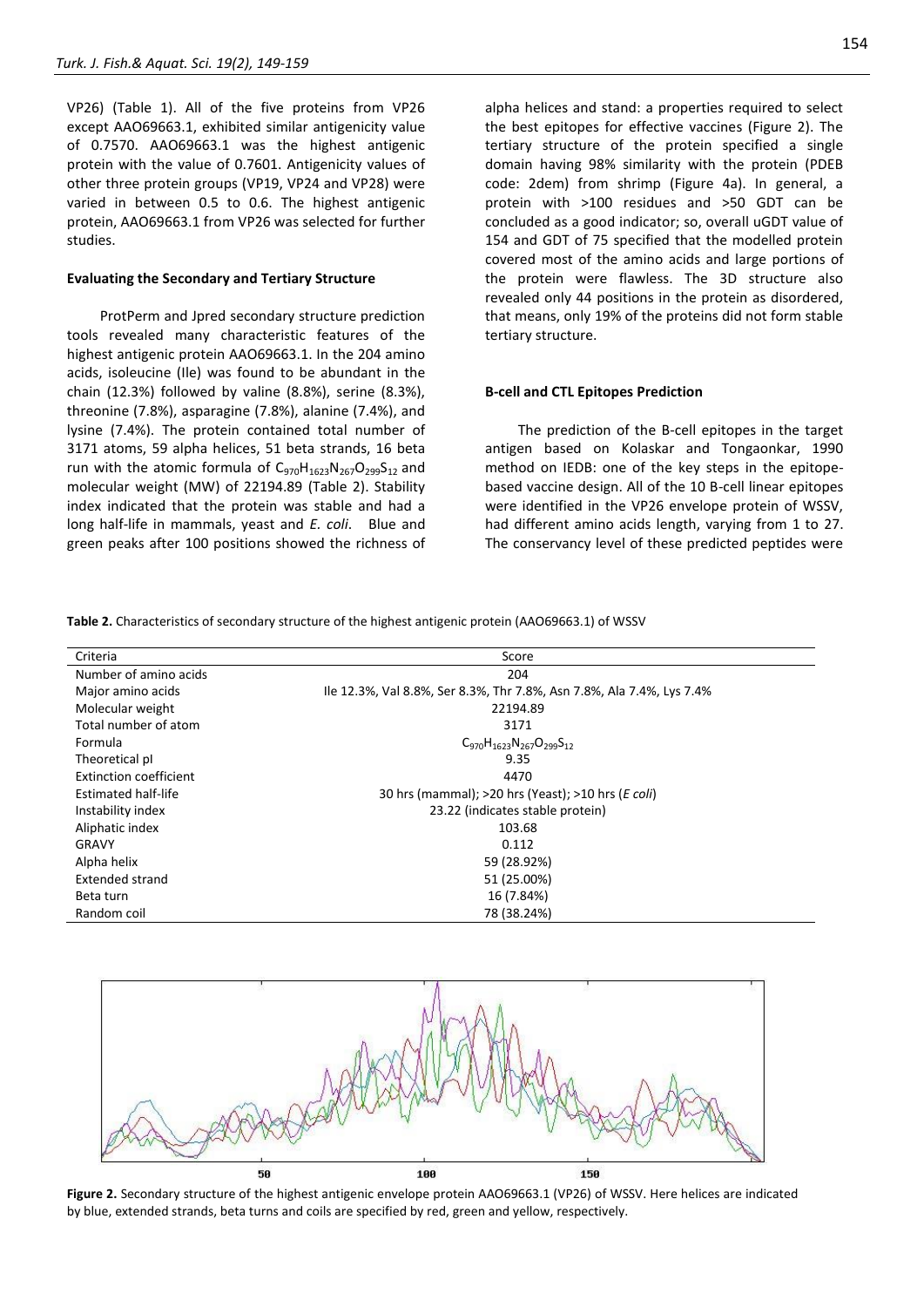ranging from 76%-95%. In these prediction, the epitope from position 99 to 115 showed highest antigenicity (Figure 3) with maximum value of 2.273 for position 106 and minimum value of 0.204 for position 99 while average value was 1.851. Among the 17 amino acids in the epitope, 13 had values of more than 1.0 and six had more than 2.0. Hydrophilicity of the predicted peptides showed that 15 out of 17 amino acids had positive values ranging from 5.714 to 2.871, recommended hydrophilic nature of the peptides. The cytotoxic T lymphocyte (CTL) epitopes are potential peptides, used as vaccines for the control of diseases of human and animals for prolong time. CTLPred was applied to predict the best epitopes based on MHC class I binding and protesomal c-terminal cleavage by directing artificial neural network (ANN). CTLPred identified top five epitopes, all having scores of more than 0.98. Among these five, only the epitope  $^{98}$ TVTAPRTDP $^{106}$  scored 1.000 and positioned on the top of five (Table 3). The epitope was rich in tryptophan (3T) and proline (2P): the two antigenic proteins those elicit immune responses. The sequences position of CTL epitope, <sup>98</sup>TVTAPRTDP<sup>106</sup> had 89% similarity match with the highest antigenic Bcell linear epitope.

# **Modelling of the Peptide and Docking to MHC Molecules**

The sticks presentation of  $^{98}$ TVTAPRTDP<sup>106</sup> peptide modelled by PEP-FOLD3 is shown in Figure 4b. CABS-Dock docking results showed a strong binding of current epitope to MHC class I (HLA A\*0201 1HLA) molecule,

having all strong hydrogen bonds (<3°A). The visualisation tool Pymol showed that all threonine (3T) and valine formed stable hydrogen bonds with the MHC class I molecule (Figure 4c). The predicted epitope bound more strongly to the MHC class II molecule (HLA\_B\*3508\_1ZHL) with 11 hydrogen bonds where eight of them formed stable hydrogen bonds (<3°A). Like epitope binding to MHC class I (HLA\_A\*0201\_1HLA) molecule, here also threonine (3T) made strong and stable hydrogen bonds (Figure 4d).

# **Allergenicity of the Epitope**

Non-allergenic peptides are fundamental requirement to be considered as efficient and safe vaccines. AllerTop results showed that all the five epitopes were non-allergen and thus safe from any other sensitive reactions.

# **Discussion**

For the last two decades, the outbreak of WSSV has caused massive damage to the aquaculture industry. Several studies on the development of a subunit vaccine against WSSV could not produce satisfactory results, whereas some epitope-based vaccines designed for many pathogenic microbes produced outstanding results in preclinical studies. Therefore, using an immunoinformatic approach, the main aim of the present study was to identify the potential T-cell epitope(s) from the envelope and nucleocapsid proteins of WSSV that could be used as promising vaccines. We



**Figure 3.** The threshold level (antigenicity) of top B-cell linear epitope. While most of the epitopes were unsuccessful in term of satisfactory threshold level of >1, the top B-cell epitope crossed the threshold level of 2.0. Threshold level was calculated in web based IDEB and NetCTL tool.

**Table 3.** Predicted five best epitopes in AAO60663.1 (VP26) protein with their position and antigenic score

| Epitope          | Start position | Score |
|------------------|----------------|-------|
| <b>TVTAPRTDP</b> | 98             | 1.000 |
| <b>DKDMKDVSA</b> | 84             | 0.990 |
| <b>MTLKILNTT</b> | 116            | 0.990 |
| <b>TMSNTYFSS</b> | 148            | 0.990 |
| <b>NTRVGRSVV</b> | 35             | 0.980 |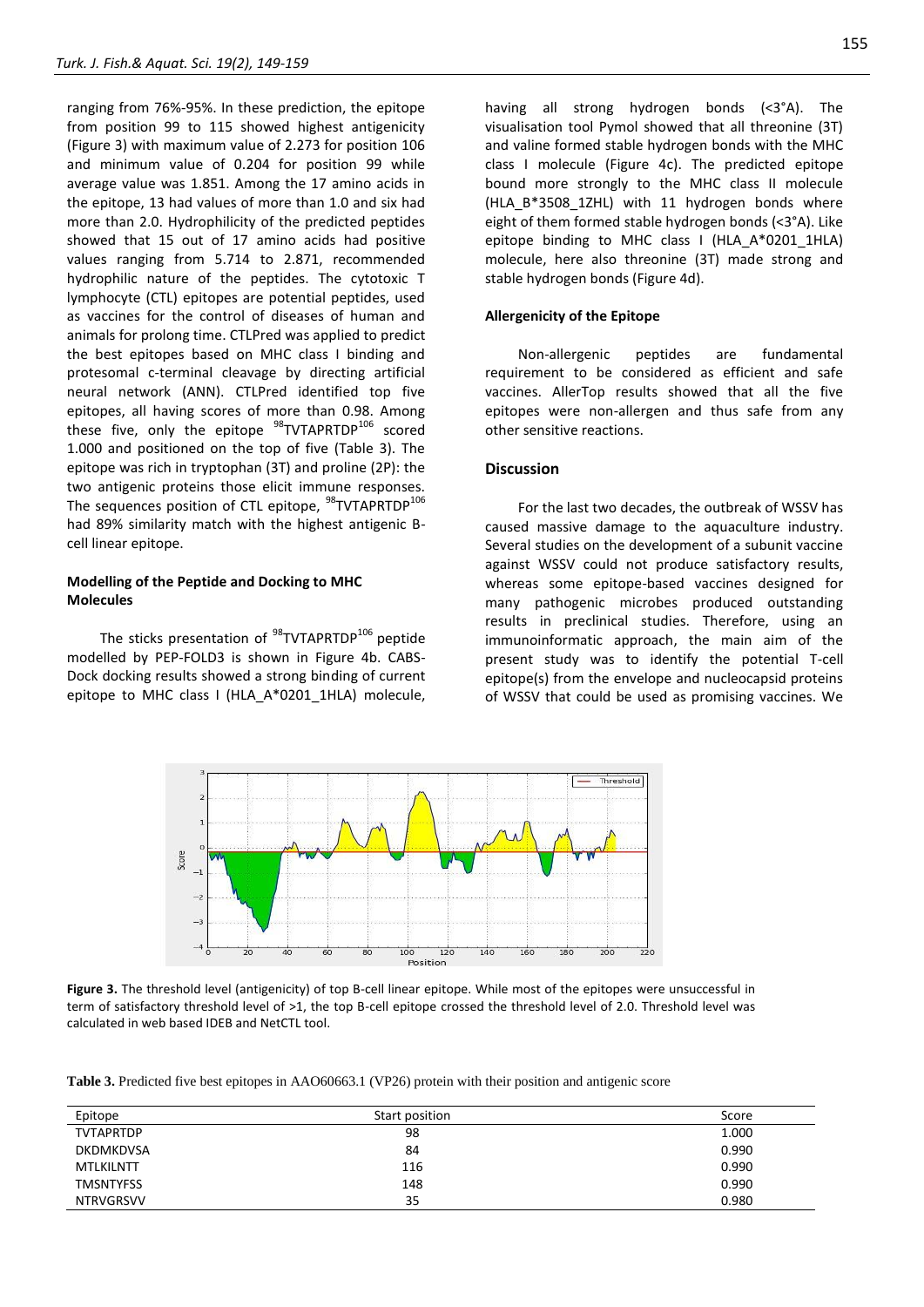



**Figure 4.** Predicted three-dimensional (3D) structure of AAO69663.1 (VP26) (4a); Modelled 3D structure of the <sup>98</sup>TVTAPRTDP<sup>106</sup> epitope using PEP-FOLD3 (**4b**); Molecular docking of the predicted epitope to MHC class I (HLA A\*0201; PDB code 1HLA) (**4c**) and class II (HLA B\*3508; PDB code 1ZHL) molecule (**4d**). Docking was performed in CABS-dock and results were visualized using Pymol visualization tool. The epitope <sup>98</sup>TVTAPRTDP<sup>106</sup> bound strongly to the binding groove of the MHC class I and class II molecule with strong clustering density (>55%) and covered many elements (>150)

analysed the sequence database of the four major proteins of WSSV deeply, over a period of 18 years for the precise prediction of the preeminent epitope(s). The sequence investigations revealed three common sources of origin: India, Vietnam, and Bangladesh, among nine different countries. Hence, we can conclude that WSSV has spread worldwide from South Asia. Secondly, only the VP24 and VP26 proteins contained significant bootstrap values (>70%), indicating that these taxa are well-supported by published data to be considered as vaccines. Thirdly, the evolutionary distances varied according to the geographical area and the year of collection while, the antigenicity values were the same, regardless of the country. The antigenicity scores of the ten VP19 envelope protein from India, South Korea, Iran, and Vietnam carried the same value of 0.5854. Similarly, only one out of the six VP26 proteins, AAO69663.1, had a different antigenicity score and so was for the other two. The AAO69663.1 protein from China was positioned in a completely separate cluster with a high bootstrap value (99%), which is required to avoid unexpected effects from unknown functions (Sheikh, Kahveci, Ranka, & Burleigh, 2017; Katsura, Kumar, & Nei, 2017). Theoretically, a vaccine should have two classes of antigenic epitopes in-order to elicit immunogenicity: the B-cell linear epitopes and the cytotoxic T lymphocyte (CTL) epitopes or T-cell epitopes (Sumo *et al*., 2016). In the present study, the B-cell epitope 99VTAPRTDPAGTGAENSN<sup>115</sup> showed 98% conservancy among all the WSSV data present at NCBI. Therefore,

the greater conservancy is required to generate a broad spectrum protection against other microbes, a criterion that is always expected to be present in the selected epitopes (Shi *et al*., 2015). The prediction of T-cell antigens is one of the landmark inventions in designing epitope-based vaccines. The CTL epitopes play a central role in generating protective immune responses against diverse microbial infections (Esser *et al*., 2003). During the initial phase, the CTL calculation tool was solely used for the design of vaccines against human pathogens. Nowadays, however, immunoinformatics is also applied toward the CTL epitopes for designing vaccines against the pathogens of fish (Barbedo, 2014). Published data showed that the designed CTL epitopes are successful in neutralizing the pathogens of fish such as *Aeromonas* sp., *Edwardsiella tarda*, and *Flavobacterium columnare* (Mahendran *et al*., 2016; Marana *et al*., 2017). Among the top five epitopes predicted in the current study, only the epitope <sup>98</sup>TVTAPRTDP<sup>106</sup>, having all the necessary properties of a probable candidate vaccine against WSSV scored a value of 1.000, in terms of antigenicity. Molecular docking, a tool that is extensively used to predict and visualize the stability of protein-peptide interactions, showed the interacting ability of the T-cell receptors to the binding trench of the MHC molecules (class I and class II) inside the cell (Anderson, 2003; Luo *et al*., 2016). In this study, the docking results showed that the current peptide was perfectly nestled into the binding grooves of the MHC class I and class II molecules by stable hydrogen bond. Earlier studies have claimed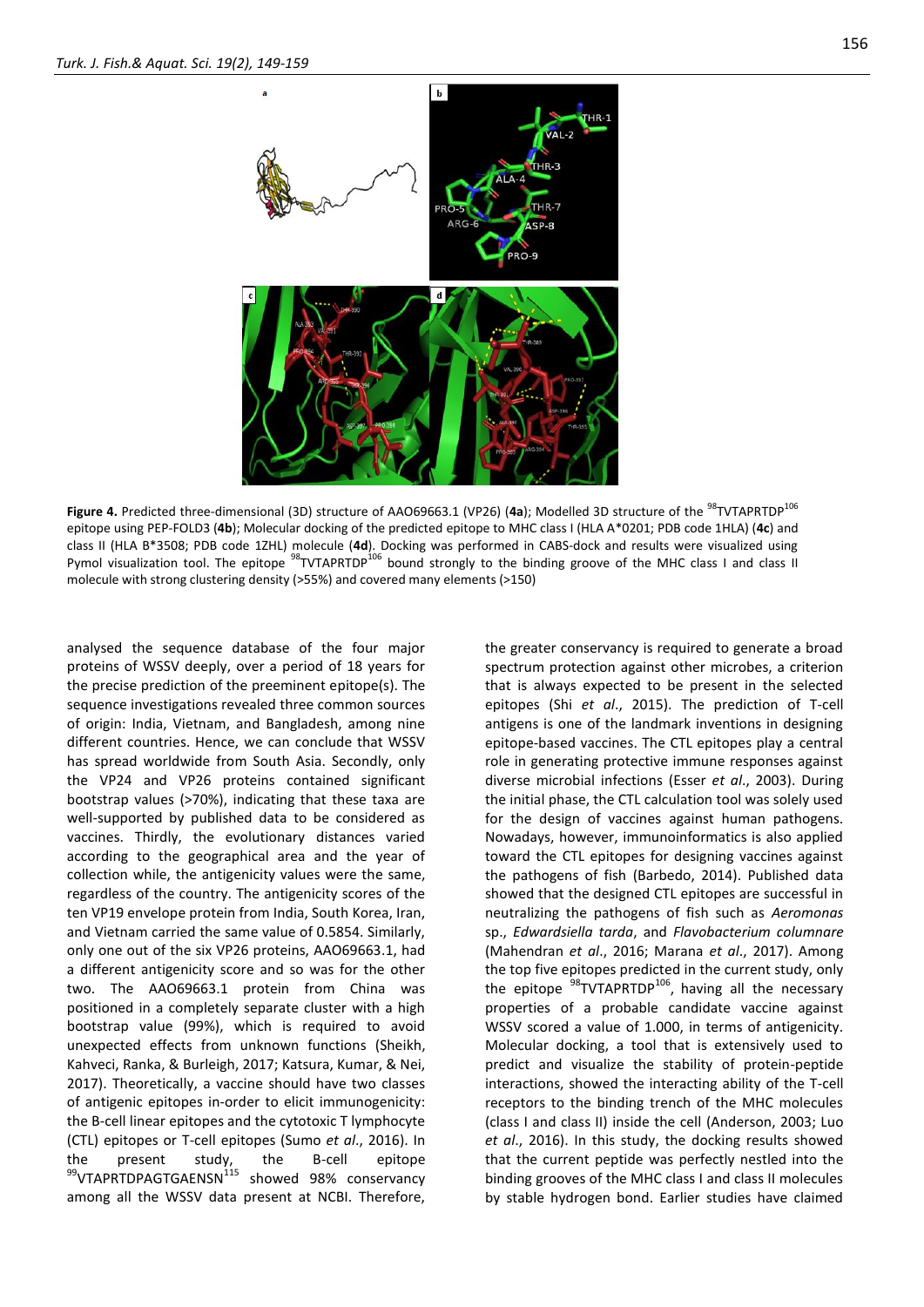the presence of four strong hydrogen bonds, ensuring a stable interaction between the MHC molecules and the peptide (Mahendran *et al*., 2016). Here, we found four and eight durable hydrogen bonds (<3Å) and hence, we can claim the present protein-peptide interactions as stable and rigid. The present epitope was found to be rich in threonine (3T) and proline (2P) residues within its 9-mer peptide. For several years, both the antigenic amino acids, threonine, and proline have been recommended for the preparation of vaccines (Kumar, Hussain, Sharma, Mehrotra, & Gissmann, 2015). Threonine is an essential, stable, polar amino acid that is used in the biosynthesis of proteins and is present on the surfaces of proteins. Threonine is a much stable amino acid, has antigenic determinants for generating immune responses, and together with serine contributes 67% of the hydrogen bonds, where 80% of interactions are with the DNA backbone (Luscombe, Laskowski, & Thornton, 2001). In addition, it has the potential to stabilize any dimer through hydrogen bonds and ensure a tighter association of small molecules into the transmembrane helices of proteins (Smith *et al*., 2002). *In-vivo* proline-rich antigens have also been proven to be effective vaccines for defending *Coccidiodes immitis* in mice (Peng, Orsborn, Orbach, & Galgiani, 1999). One experiment has revealed that the hydrogen bonds formed by proline are likely to deliver stability to the loops and capping regions of proteins (Deepak & Sankararamakrishnan, 2016). In the present study, the current epitope fulfilled all the criteria for the use as a future vaccine that could elicit protective neutralizing antibodies as well as cellular immune responses against WSSV. In examining the health and immunological conditions, further laboratory trials are needed in crayfishes before a commercial application.

#### **Conflict of Interest**

The authors declare no conflict of interest.

#### **Author Contributions**

\*Farhana Momtaz carried out sequence retrieval, alignment, phylogenetic evolutionary divergence analysis, and determination of antigenicity of major envelope proteins. \*Md Javed Foysal designed the work and participated in the determination of primary and secondary structures, B cell and cytotoxic T cell epitopes prediction, modelling of the peptide, molecular docking of the peptide to proteins, also drafting of the manuscript; Md Mahbubur Rhaman and Ravi Fotedar were responsible for reviewing of the draft manuscript, analysis of data and critical points.

\* Both authors contributed equally to this study.

#### **Acknowledgement**

This research did not receive any specific grant

from funding agencies in the public, commercial, or notfor-profit sectors.

# **References**

Ali, M. T., Morshed, M. M., & Hassan, F. (2015). A computational approach for designing a universal epitope-based peptide vaccine against Nipah virus. *Interdisciplinary Sciences: Computational Life Sciences*, *7*(2), 177–185.

https://dx.doi.org/10.1007/s12539-015-0023-0

- Anderson, A. C. (2003). The process of structure-based drug design. *Chemistry and Biology*, *10*, 787–797. https://dx.doi.org/10.1016/j
- Barbedo, J. G. A. (2014). Computer-aided disease diagnosis in aquaculture : Current state and perspectives for the future. *Revista Innover*, *1*(19), 19–32.
- Bhasin, M., & Raghava, G. P. S. (2004). Prediction of CTL epitopes using QM, SVM and ANN techniques. *Vaccine*, *22*(23–24), 3195–3204.

https://dx.doi.org/10.1016/j.vaccine.2004.02.005

- Bir, J., Howlader, P., Ray, S., Sultana, S., Khalil, S. M. I., & Banu, G. R. (2017). A critical review on white spot syndrome virus (WSSV): A potential threat to shrimp farming in Bangladesh and some Asian countries. *International Journal of Microbiology and Mycology*, *6*(1), 39–48.
- Ciemny, M., Kurcinski, M., Kozak, K., Kolinski, A., & Kmiecik, S. (2012). Highly flexible protein-peptide docking using CABS-Dock. *Methods in Molecular Biology*, *857*, 375–398. https://dx.doi.org/10.1007/978-1-61779-588-6\_17
- Dash, R., Das, R., Junaid, M., Akash, M. F. C., Islam, A., & Hosen, S. M. Z. (2017). In silico-based vaccine design against Ebola virus glycoprotein. *Advances and Applications in Bioinformatics and Chemistry*, *10*(1), 11– 28. https://dx.doi.org/10.2147/AABC.S115859
- Deepak, R. N. V. K., & Sankararamakrishnan, R. (2016). Unconventional N-H...N hydrogen bonds involving proline backbone nitrogen in protein structures. *Biophysical Journal*, *110*(9), 1967–1979. https://dx.doi.org/10.1016/j.bpj.2016.03.034
- Dijkstra, J. M., Grimholt, U., Leong, J., Koop, B. F., & Hashimoto, K. (2013). Comprehensive analysis of MHC class II genes in teleost fish genomes reveals dispensability of the peptide-loading DM system in a large part of vertebrates. *BMC Evolutionary Biology*, *13*(1), 260.

https://dx.doi.org/10.1186/1471-2148-13-260

- Dimitrov, I., Bangov, I., Flower, D. R., & Doytchinova, I. (2014). AllerTOP v.2—a server for in silico prediction of allergens. *Journal of Molecular Modeling*, *20*(6), 2278. https://dx.doi.org/10.1007/s00894-014-2278-5
- Doytchinova, I. A., & Flower, D. R. (2007). VaxiJen: a server for prediction of protective antigens, tumour antigens and subunit vaccines. *BMC Bioinformatics*, *8*(1), 4. https://dx.doi.org/10.1186/1471-2105-8-4
- Esser, M. T., Marchese, R. D., Kierstead, L. S., Tussey, L. G., Wang, F., Chirmule, N., & Washabaugh, M. W. (2003). Memory T cells and vaccines. *Vaccine*, *21*, 419–430.
- Ganjoor, M. (2015). A short review on infectious viruses in cultural shrimps (Penaeidae family). *Fisheries and Aquaculture Journal*, *6*(3).

https://dx.doi.org/10.4172/2150-3508.1000136

Ghosh, A., Chattopadhyay, S., Chawla-Sarkar, M., Nandy, P., & Nandy, A. (2012). In silico study of rotavirus VP7 surface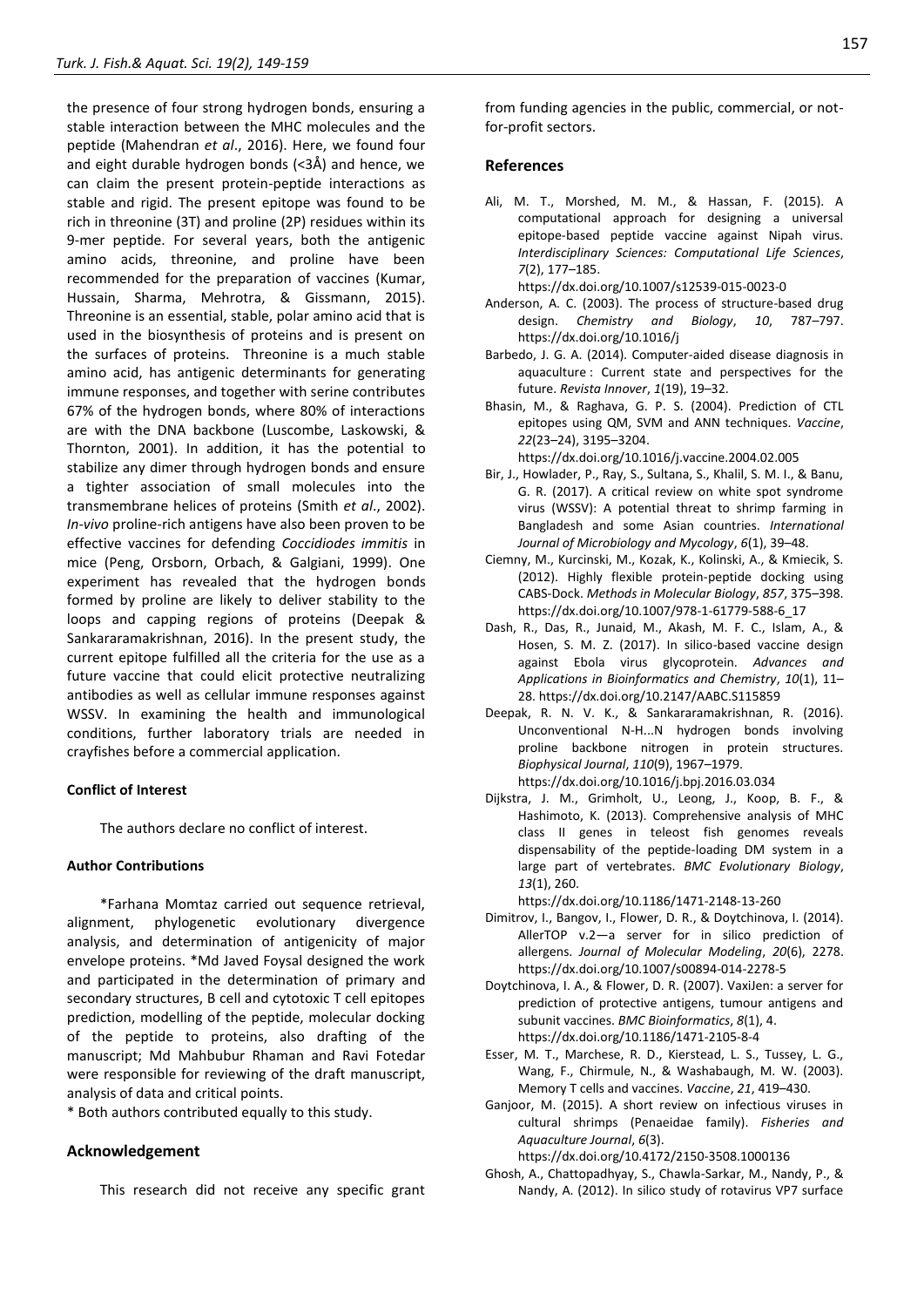accessible conserved regions for antiviral drug/vaccine design. *PLoS ONE*, *7*(7).

https://dx.doi.org/10.1371/journal.pone.0040749

- Grimholt, U. (2016). MHC and evolution in Teleosts. *Biology*, *5*(1), 6. https://dx.doi.org/10.3390/biology5010006
- Ha, Yu-Mi, Gong, S., Nguyen, T., Ra, C. H., Kim, K., & Nam, Y. (2008). Vaccination of shrimp (Penaeus chinensis) against white spot syndrome virus (WSSV). *Journal of Microbiology and Biotechnology*, *18*(5), 964–967.
- Haug, B. E., Camilio, K. A., Eliassen, L. T., Stensen, W., Svendsen, J. S., Berg, K., … Rekdal. (2016). Discovery of a 9-mer cationic peptide (LTX-315) as a potential first in class oncolytic peptide. *Journal of Medicinal Chemistry*, *59*(7), 2918–2927.

https://dx.doi.org/10.1021/acs.jmedchem.5b02025

- Källberg, M., Wang, H., Wang, S., Peng, J., Wang, Z., Lu, H., & Xu, J. (2012). Template-based protein structure modeling using the RaptorX web server. *Nature Protocols*, *7*(8), 1511–1522. https://dx.doi.org/10.1038/nprot.2012.085
- Karunasagar, I., & Ababouch, L. (2012). Shrimp viral diseases, import risk assessment and international trade. *Indian Journal of Virology*, *23*(2), 141–148. https://dx.doi.org/10.1007/s13337-012-0081-4
- Katsura, Y., Jr, C. E. S., Kumar, S., & Nei, M. (2017). The reliability and stability of an inferred phylogenetic tree from empirical data. *Molecular Biology and Evolution*, *34*(3), 718–723.

https://dx.doi.org/10.1093/molbev/msw272

- Kori, P., Sajjan, S. S., & Madagi, S. B. (2015). In silico prediction of epitopes for Chikungunya viral strains. *Journal of Pharmaceutical Investigation*, *45*(6), 579–591. https://dx.doi.org/10.1007/s40005-015-0205-0
- Kua, B. C., & Rashid, N. M. (2012). Pathology associated with white spot virus (WSV) infection in wild broodstock of tiger prawns (Penaeus monodon). *Tropical Life Sciences Research*, *23*(1), 87–92.
- Kumar, A., Hussain, S., Sharma, G., Mehrotra, R., & Gissmann, L. (2015). Identification and validation of immunogenic potential of India specific HPV-16 variant constructs : Insilico & in-vivo insight to vaccine development. *Scientific Reports*, (March), 1–9.

https://dx.doi.org/10.1038/srep15751

- Kumar, S., Stecher, G., & Tamura, K. (2016). MEGA7: Molecular evolutionary genetics analysis version 7.0 for bigger datasets. *Molecular Biology and Evolution*, *33*(7), 1870– 1874. https://dx.doi.org/10.1093/molbev/msw054
- Kurcinski, M., Jamroz, M., Blaszczyk, M., Kolinski, A., & Kmiecik, S. (2015). CABS-dock web server for the flexible docking of peptides to proteins without prior knowledge of the binding site. *Nucleic Acids Research*, *43*(W1), W419– W424. https://dx.doi.org/10.1093/nar/gkv456
- Lamiable, A., Thévenet, P., Rey, J., Vavrusa, M., Derreumaux, P., & Tufféry, P. (2016). PEP-FOLD3: Faster de novo structure prediction for linear peptides in solution and in complex. *Nucleic Acids Research*, *44*(W1), W449–W454. https://dx.doi.org/10.1093/nar/gkw329
- Li, Z., Li, F., Han, Y., Xu, L., & Yang, F. (2015). VP24 is a chitinbinding protein involved in white spot syndrome virus infection. *Journal of Virology*, *90*(October), JVI.02357-15. https://dx.doi.org/10.1128/JVI.02357-15
- Luo, H., Du, T., Zhou, P., Yang, L., Mei, H., Ng, H., & Rock, L. (2016). Molecular docking to identify associations between drugs and class I human leukocyte antigens for predicting idiosyncratic drug reactions. *Combined*

*Chemistry High Throughput Screening*, *18*(3), 1–18.

- Luscombe, N. M., Laskowski, R. A., & Thornton, J. M. (2001). Amino acid – base interactions : A three-dimensional analysis of protein – DNA interactions at an atomic level. *Nucleic Acids Research*, *29*(13), 2860–2874.
- Madonia, A., Melchiorri, C., Bonamano, S., Marcelli, M., Bulfon, C., Castiglione, F., & Romano, N. (2017). Computational modeling of immune system of the fish for a more effective vaccination in aquaculture. *Bioinformatics*, *33*(19), 3065–3071. https://dx.doi.org/10.1093/bioinformatics/xxxxx
- Mahendran, R., Jeyabaskar, S., Sitharaman, G., Michael, R. D., & Paul, A. V. (2016). Computer-aided vaccine designing approach against fish pathogens Edwardsiella tarda and Flavobacterium columnare using bioinformatics softwares. *Drug Design, Development and Therapy*, *10*, 1703–1714. https://dx.doi.org/10.2147/DDDT.S95691
- Marana, M. H., Von Gersdorff Jørgensen, L., Skov, J., Chettri, J. K., Mattsson, A. H., Dalsgaard, I., & Buchmann, K. (2017). Subunit vaccine candidates against Aeromonas salmonicida in rainbow trout Oncorhynchus mykiss. *PLoS ONE*, *12*(2), 1–15.

https://dx.doi.org/10.1371/journal.pone.0171944

- Mirza, M. U., Rafique, S., Ali, A., Munir, M., Ikram, N., Manan, A., & Idrees, M. (2017). Towards peptide vaccines against Zika virus: Immunoinformatics combined with molecular dynamics simulations to predict antigenic epitopes of Zika viral proteins. *Scientific Reports*, *7*(October), 44633. https://dx.doi.org/10.1038/srep44633
- Muñoz-Medina, J. E., Sánchez-Vallejo, C. J., Méndez-Tenorio, A., Monroy-Muñoz, I. E., Angeles-Martínez, J., Santos Coy-Arechavaleta, A., & Díaz-Quiñonez, J. A. (2015). In silico identification of highly conserved epitopes of influenza A H1N1, H2N2, H3N2, and H5N1 with diagnostic and vaccination potential. *BioMed Research International*, *2015*, ID813047. https://dx.doi.org/10.1155/2015/813047
- Patel, S. M., Koringa, P. G., Reddy, B. B., Nathani, N. M., & Joshi, C. G. (2015). In silico analysis of consequences of non-synonymous SNPs of Slc11a2 gene in Indian bovines. *Genomics Data*, *5*, 72–79.

https://dx.doi.org/10.1016/j.gdata.2015.05.015

- Peng, T., Orsborn, K. I., Orbach, M. J., & Galgiani, J. N. (1999). Proline-rich vaccine candidate antigen of Coccidioides immitis: Conservation among isolates and differential expression with spherule maturation. *The Journal of Infectious Diseases*, *179*(November), 518–521.
- Pereira, U. P., Soares, S. C., Blom, J., Leal, C. A. G., Ramos, R. T. J., Guimarães, L. C., & Figueiredo, H. C. P. (2013). In silico prediction of conserved vaccine targets in Streptococcus agalactiae strains isolated from fish, cattle, and human samples. *Genetics and Molecular Research*, *12*(3), 2902– 2912. https://dx.doi.org/10.4238/2013.August.12.6
- Sangamaheswaran, P., & Jeyaseelan, M. J. P. (2001). White spot viral disease in penaeid shrimp – A review. *NAGA: The ICLARM Quarterly*, *24*(December), 16–22.
- Sheikh, S. I., Kahveci, T., Ranka, S., & Burleigh, J. G. (2017). Stability analysis of phylogenetic trees. *Bioinformatics*, *29*(2), 166–174. https://dx.doi.org/10.1093/bioinformatics/bts657

Shi, J., Zhang, J., Li, S., Sun, J., Teng, Y., Wu, M., & Hu, Y. (2015). Epitope-based vaccine target screening against highly pathogenic MERS-CoV: An in silico approach applied to emerging infectious diseases. *PLoS ONE*, *10*(12), 1–16.